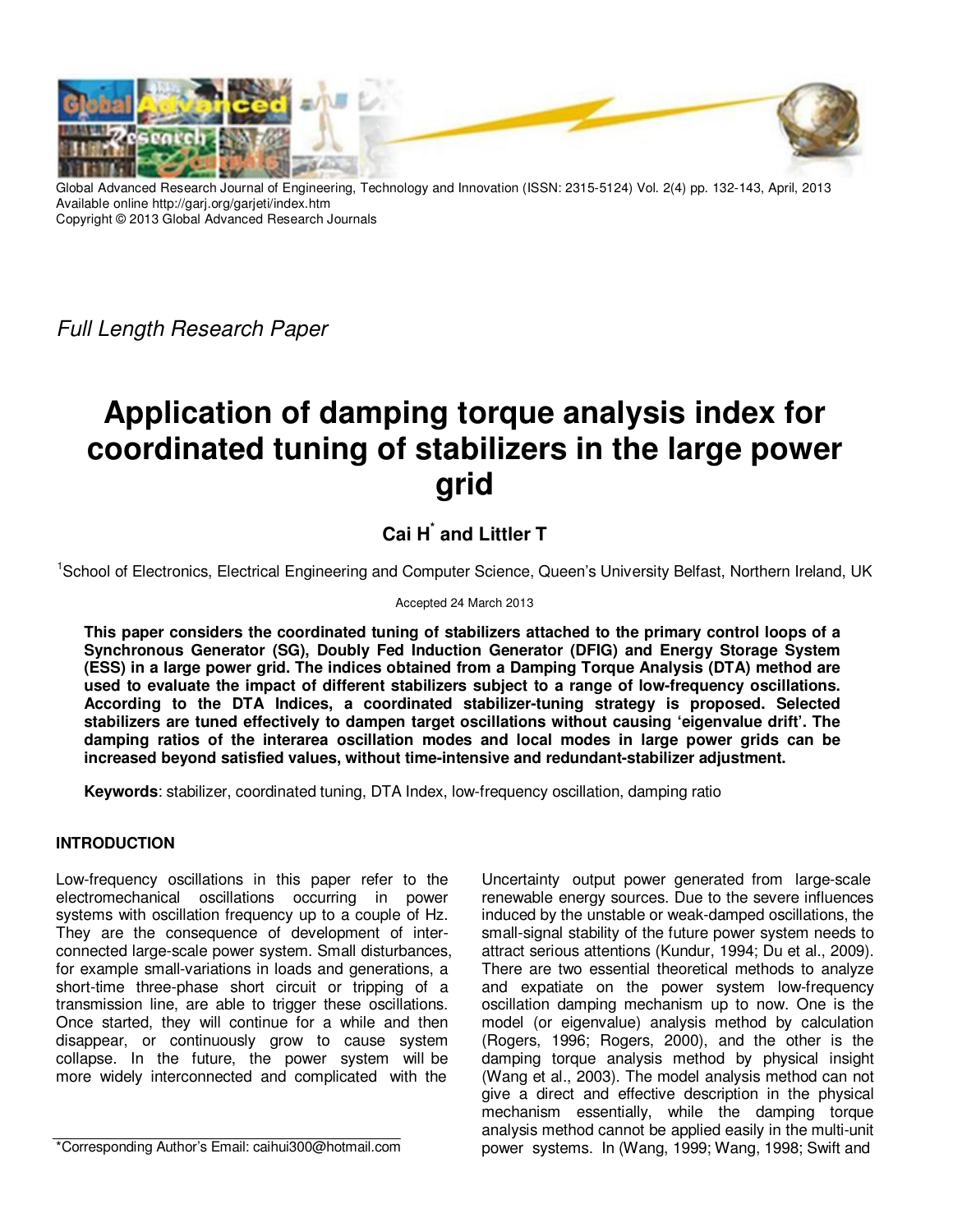Wang, 1997) DTA has been extent for the application in general multi-machine power systems and demonstrated to be basically equivalent to modal analysis. DTA Index denotes to the impact from the reconstructed feedback signal of the stabilizer to the selected oscillation loop. It is the summary in two loops. Firstly the stabilizer supplies the damping torque to the electromechanical loop of every synchronous generator. Then the delivered damping torque is converted into the affect to the specified oscillation mode by multiplying the eigenvalue sensitivity of the corresponding generator. DTA Indices for Power System Stabilizer (PSS), Flexible AC Transmission System (FACTS)-based stabilizer, Static Synchronous Compensator (STATCOM)-based stabilizer and Energy Storage System (ESS)-based stabilizer are obtained in (Wang and Swift, 1998;Wang et al., 1998; Wang, 2000;Wang, 1999;Du et al., 2009;Li et al., 2011) according to Phillips-Heffron model. They can be used to choose the locations (Wang et al., 1997), evaluate the contributions (Wang, 1998), adjust the parameters (Wang et al., 1997) and set the feedback signals of the stabilizers (Wang, 1999). In large power system with n machines, there exists n-1 oscillation modes which the interarea oscillation modes and local modes are included (Kundur, 1994). In present system, several types of stabilizers can be added and adjusted to improve the damping of the system, such as PSS, HVDC stabilizer (Mao et al., 2006), FACTS-based stabilizer (Cai and Erlich, 2005) etc and even Doubly Fed Induction Generator (DFIG)-based stabilizer (Hughes et al., 2005). How to coordinately tune various types of stabilizers to effectively increase the damping ratios of oscillation modes, without eigenvalue drift to each other, will be discussed in this paper. The organization of this paper is as follows: in Section II, small-signal analysis of the large power grid is presented. DTA Indices about PSS, ESS-based stabilizer and DFIG-based stabilizer are briefly described and obtained in Section III. Based on DTA Indices, a hierarchical coordinated stabilizer-tuning strategy is put forward. In Section IV, the effectiveness of the proposed tuning strategy is verified by the simulations in the system. Finally, brief remarks on the studies are presented that: PSS prefers to improve the damping of oscillation modes in which the corresponding synchronous generator is strongly participated; ESS-based stabilizer is suitable to suppress the tie-line power oscillation where it connects; DFIG-based stabilizer is better to smooth the output power oscillation in its outlet line. With the proposed strategy, only some selected stabilizers need to be tuned and low-frequency oscillations can be restrained within acceptable time.

#### **Small signal analysis of large power grid (System modeling)**

The small-signal stability analysis environment, which is a Chinese provincial power grid under the peak load condition of Year 2012, is established. The simulated

system is mainly composed by 1000-, 500- and 220-kV level alternating current (AC) network with hundreds SGs and thousands 1.5 MW DFIGs distributed in 13 wind farms. In order for analysis, the system has been simplified to 66 equivalent SGs, 604 buses and 13 equivalent DFIGs, holding predominant oscillation modes of the system unshifted (Ni et al., 2002). A detailed model is adopted for equivalent generators with consideration of the speed governors, automatic voltage regulators (AVR), as well as PSS installed in 15 equivalent SGs (Tang et al., 2007). Comparing 65,000 MW output active powers of SGs, those generated from DFIGs are around 1900MW which occupy 2.84% in the total generations. A novel control strategy for DFIG given in (Bu et al., 2011) is utilized. The schematic configuration diagram of the power grid is shown in Figure 1.

#### **Small signal analysis of the power grid**

Inside the power grid, SGs are mainly centralized in the northern part as well as the DFIGs. But the electricity consumption centers are concentrated in the southern part. 11,210MW active powers are transferred from the northern part to the southern part via five 500-kV level and one 1000-kV level double-loop AC transmission lines across Yangtze River. Because of the heavy load burdens and long transmission distances, the suppression of power oscillations in these transmission lines is preferential and critical for the dynamic stability maintain in the system.

Besides the oscillations in the transmission lines between northern part and southern part, other oscillations exist in the tie-lines between the cities. The interarea electromechanical oscillation modes with frequency in the range of 0.1-1.0Hz and damping ratio less than 5% are picked out and listed in Table I. The weak-damped oscillations in the connected lines will lead to the disconnection of the subsystems.

Mode 1 is related to the oscillations between northern part and southern part. The equivalent SXZ\_G, SPC3G, SKS G (in Xz), STW G, SXH1G (in Lyg) and SCJ G (in Yc) oscillate against SLE\_G, SWE\_G (in Wx), SHS1G, SHS2G, SSE\_G, SWR\_G, SHB1G (in Sz), SQR3G (in  $Cz$ ), and SJK G (in Zj). Nearly all the cities in northern and southern parts are involved. The listed equivalent SGs are the 15 ones with PSSs installed.

Mode 2 is related to the oscillations between Xz and Lyg. The equivalent SXZ\_G (in Xz) oscillates against STW G, SXH1G and SXH2G (in Lyg).

Mode 3 is related to the oscillations between Sz and Wx, Cz. The equivalent SHS1G, SHS2G and SHB2G (in Sz) oscillate against SQR3G (in Cz) and SLE\_G (in Wx).

All the listed equivalent SGs are participated in the corresponding oscillation modes with the participation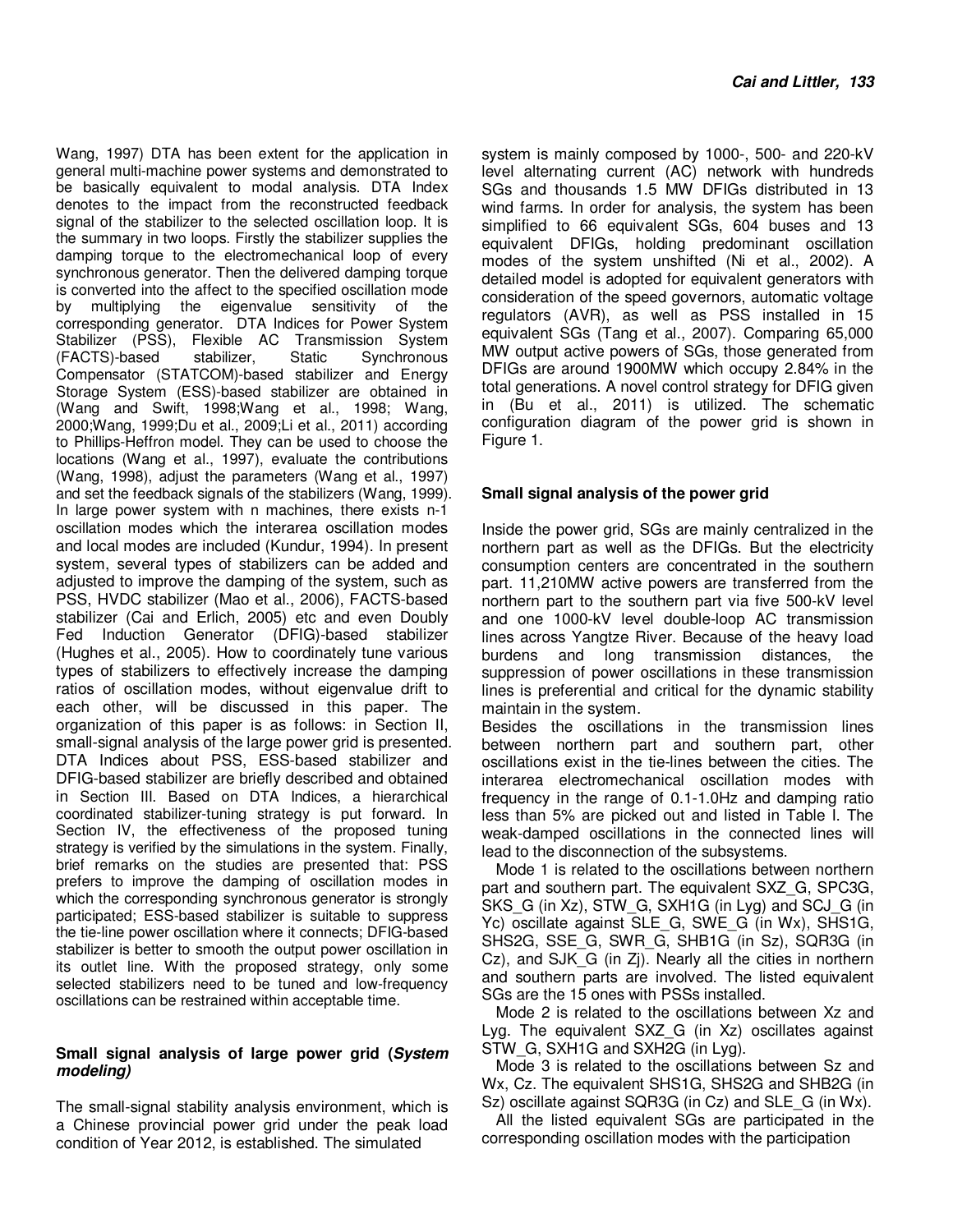

**Figure 1.** Schematic configuration diagram of large power system.

**Table 1.** Information on weak-damped interarea modes

| Interarea Mode | Frequency (Hz) | Damping ratio |
|----------------|----------------|---------------|
| Mode 1         | 0.8035         | 2.62%         |
| Mode 2         | 0.9994         | 3.47%         |
| Mode 3         | 0.8646         | 3.93%         |

factors bigger than 0.1.

In the next section, a hierarchical coordinated stabilizer-tuning strategy based on DTA Index is proposed to increase the damping ratios of these listed modes beyond 5%, with the least adjustment.

#### **Cordinated stabilizer-tuning strategy**

DTA IndexTheoretically DTA Index investigates the forward-path information from the reconstructed feedback signal of the stabilizer to the oscillation mode via the electromechanical oscillation loops of the generators on the basis of the Phillips-Heffron (P-H) model [17].

$$
\Delta \lambda_i = \sum_{j=1}^N S_{ij} \left[ F_j(\lambda_i) r_j(\lambda_i) \right] \cdot \Delta G_{\mu i}(\lambda_i) = DI(\lambda_i) \cdot \Delta G_{\mu i}(\lambda_i)
$$
 (1)

where

N is the total number of equivalent SGs in the system.  $\lambda_i$  is the concerned  $i^{\textit{th}}$  oscillation mode.

 $S_{ij}$  denotes the sensitivity of the oscillation mode  $\lambda_i$  to the coefficient of the electric torque on the  $j<sup>th</sup>$  generator.

 $r_i(\lambda_i)$  is the reconstruction function of the feedback signal (input signal)  $y_{\rm \scriptscriptstyle pss}$  by the rotor speed  $\omega$  of the  $j<sup>th</sup>$  generator.

 $G_{pss}(\lambda_i)$  is the transfer function of the stabilizer.

 $F_i(\lambda_i)$  relates to the forward transfer path from the control signal (output signal) *upss* of the stabilizer to the *j<sup>th</sup>* generator electromechanical oscillation loop.

$$
DI(\lambda_i) = \frac{\Delta \lambda_i}{\Delta G_{\text{pss}}(\lambda_i)}
$$
 measures the effectiveness of the

stabilizer in providing damping to the  $i<sup>n</sup>$  oscillation mode in the system.

The stabilizers can be tuned according to DTA Index. If the stabilizer has been installed already, its control gain is adjusted to move the concerned oscillation eigenvalue left-forward; if the stabilizer is recommended to install, its detailed parameters can be set in order to improve the damping of the concerned oscillation mode. While the analysis about DTA Index is done with the stabilizer open-looped, the guidance to left-shift the eigenvalue can be given. The precise pole assignment of the eigenvalue can not be obtained.

#### **Feedback Signal Chosen for PSSs**

With the development of Phasor Measurement Unit (PMU), not only the rotor-speed of the PSS-installed generator, but also the one from the remote generator can be used as the feedback signal of PSS. DTA Index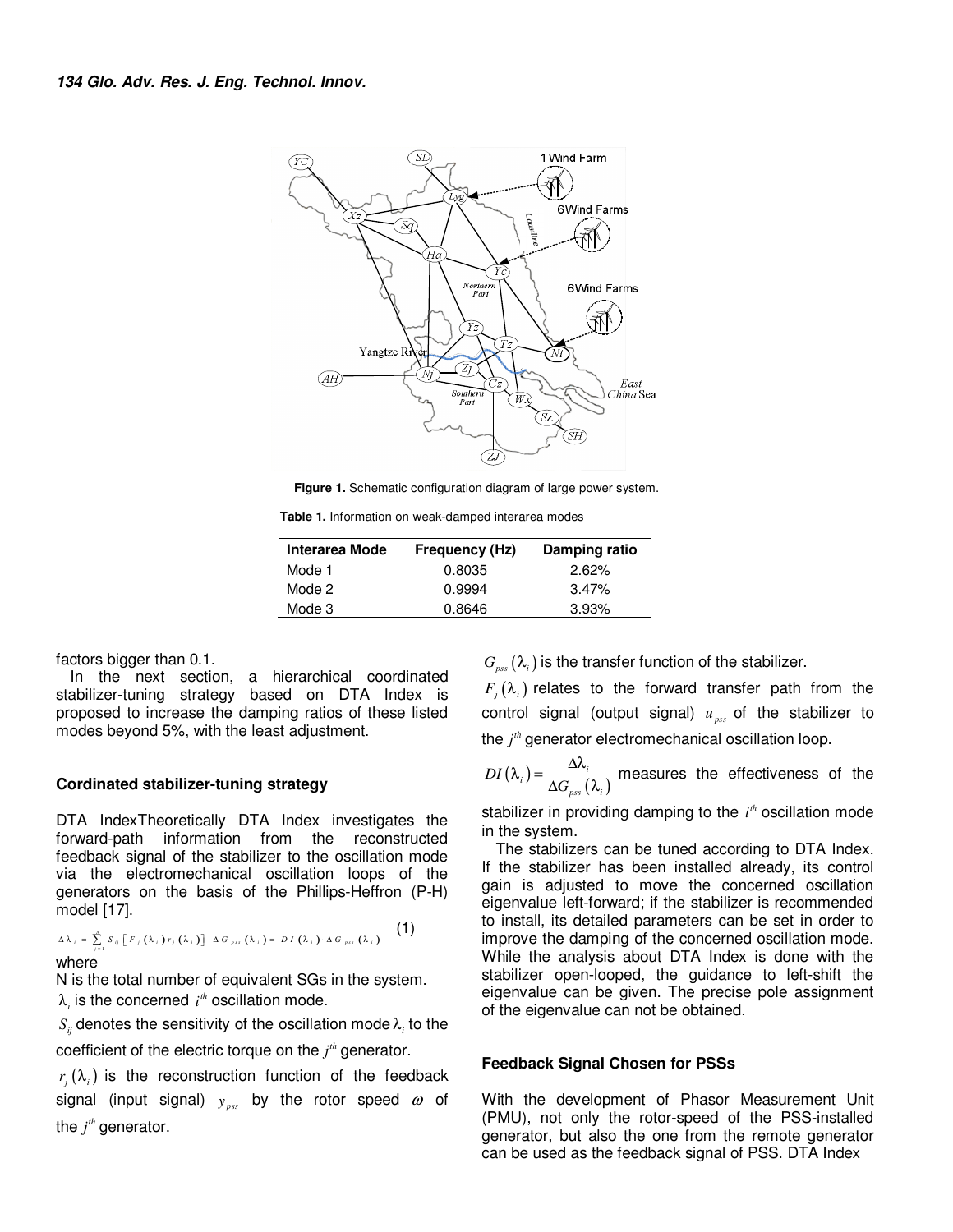| Generator         | $SXZ$ $G^*$ | $STW$ $G*$ | SXH1G'' |
|-------------------|-------------|------------|---------|
| SXZ G             | 0.0358      | 0.0012     | 0.0010  |
| STW G             | 0.0017      | 0.0102     | 0.0021  |
| SXH <sub>1G</sub> | 0.0011      | 0.0013     | 0.0064  |

**Table 2**. DTA Index of PSSs with different Feedback Signals related to Mode 2

( \* The generator listed in row denotes that PSS is installed in it; the generator listed in column implies that its rotor-speed is utilized as the feedback signal of PSS. # DTA Index listed here is the absolute value of its real part which relates to the damping ratio of the mode. )

of PSS can be obtained by Equation (1) in (Wang, 1998; Swift and Wang, 1997). The reconstruction functions are

diverse with different feedback signals for PSS. Table II lists the DTA Indices of the 3 example PSSs, in which rotor-speeds of different generators are chosen as their feedback signals. According to DTA Index, the optimal feedback signal for each PSS can be chosen. From Table II, it can be seen that, according to DTA Indices obtained in the 3 example PSSs with different feedback signals, it is more economic and effective to use the rotor-speed signal of the PSS-installed generator as the feedback signal. In this paper, the feedback signals used for all PSSs are the rotor-speeds in PSSinstalled generators.

# **DTA indices of PSSs related to the interarea oscillation modes**

Table III lists DTA indices of PSSs related to the 3 listed interarea oscillation modes. From Table III, it can be seen that: for Mode 1, around 15 generators are involved. DTA Index of every single PSS is small. Adjusting the control gains of few PSSs can not significantly increase the damping ratio. While Mode 1 is the key interarea mode in the system, the parameters of all PSSs need to be coordinately tuned.

Mode 2, DTA Indices of PSSs installed in STW\_G and SXH1G are high, and all the other PSSs have ignored impacts to this oscillation mode. That means adjusting the control gains of PSSs installed in STW\_G and SXH1G can sufficiently increase the damping ratio.

Mode 3, DTA Indices of PSS installed in SLE\_G, SHS1G and SHS2G are attractive, and all the other PSSs have neglected impacts to this oscillation mode. Adjusting the control gains of PSSs installed in SLE\_G, SHS1G and SHS2G can increase the damping ratio beyond the satisfied value.

# **DTA indices of ESS-based stabilizers related to the interarea oscillation modes**

With the advancement in the field of higher power electronics technology, large-scale applications of ESS become practical. In principle, applications of ESSbased stabilizers in the power system can effectively provide extra damping to power system oscillations, while damping function based on ESS can be achieved through the active power modulation with the exchange of active power directly between the ESS and the connected line (Du et al., 2009).

In this paper, ESS-based stabilizers are installed in the candidate buses of the river-crossed transmission lines. Active power deviations of the ESS-connected lines are chosen as the feedback signals. DTA Indices are obtained and listed in Table IV (Du et al., 2009; Li et al., 2011).

From Table IV, it can be seen that, ESS-based stabilizers installed in the terminal buses of the rivercrossed transmission lines have great effectiveness to damp the tie-line power oscillations related to Mode 1. Their impacts to the other oscillation modes can be neglected.

#### **DTA indices of DFIG-based stabilizers related to the interarea oscillation modes**

A DFIG is not only capable of providing a network with better voltage recovery and fault ride-through characteristics, but it can also considerably enhance network damping via an auxiliary power system stabilizer loop (Hughes et al., 2006). The detailed process to obtain DTA Index of DFIG-based stabilizer is described in Appendix. The active power deviations of the outlet lines are picked out as the feedback signals of DFIGbased stabilizers. DTA Indices are listed in Table V.

From Table V, it can be seen that, the DFIG-based stabilizers can not contribute extra damping to the three interarea oscillation modes, because of their low participation factors and penetration levels. It can be used to suppress the power oscillations in the outlet lines (Knueppel et al., 2012).

# **Proposed coordinated tuning strategy for stabilizers**

Using the optimization method to coordinately tune the parameters of all PSSs is the effective way to improve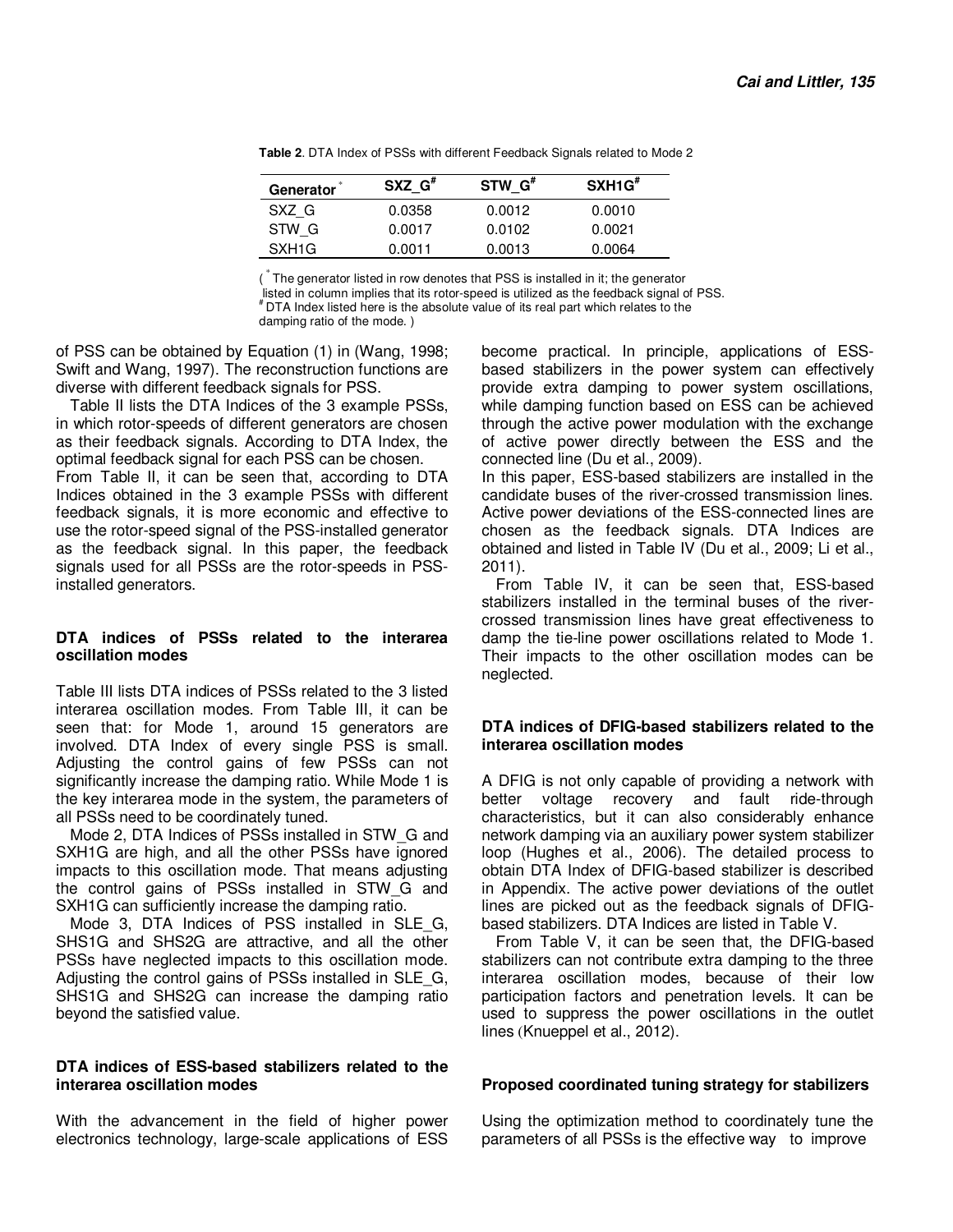#### **136 Glo. Adv. Res. J. Eng. Technol. Innov.**

| <b>PSS-installed Generator</b> | <b>Oscillation Mode 1</b> | <b>Oscillation Mode 2</b> | <b>Oscillation Mode 3</b> |
|--------------------------------|---------------------------|---------------------------|---------------------------|
| SXZ G                          | 0.0010                    | 0.0358                    | 0.0000                    |
| SPC <sub>3</sub> G             | 0.0008                    | 0.0000                    | 0.0000                    |
| SKS G                          | 0.0012                    | 0.0000                    | 0.0000                    |
| STW G                          | 0.0033                    | 0.0102                    | 0.0000                    |
| SXH <sub>1</sub> G             | 0.0016                    | 0.0064                    | 0.0000                    |
| SCJ G                          | 0.0006                    | 0.0000                    | 0.0000                    |
| SLE G                          | 0.0018                    | 0.0000                    | 0.0104                    |
| SWE G                          | 0.0013                    | 0.0000                    | 0.0000                    |
| SHS <sub>1</sub> G             | 0.0016                    | 0.0000                    | 0.0157                    |
| SHS <sub>2</sub> G             | 0.0019                    | 0.0000                    | 0.0138                    |
| SSE G                          | 0.0007                    | 0.0000                    | 0.0000                    |
| SWR G                          | 0.0004                    | 0.0000                    | 0.0000                    |
| SHB <sub>1</sub> G             | 0.0010                    | 0.0000                    | 0.0000                    |
| SQR3G                          | 0.0014                    | 0.0000                    | 0.0042                    |
| SJK G                          | 0.0005                    | 0.0000                    | 0.0000                    |

**Table 3.** DTA Indices of PSSs related to Interarea Oscillation Modes

**Table 4.** DTA Indices of ESS-based Stabilizers related to Interarea Oscillation Modes

| <b>ESS-installed Bus</b> | <b>Oscillation Mode 1</b> | <b>Oscillation Mode 2</b> | <b>Oscillation Mode 3</b> |
|--------------------------|---------------------------|---------------------------|---------------------------|
| SSC (in Ni)              | 0.0351                    | 0.0000                    | 0.0000                    |
| SJD (in Yz)              | 0.0287                    | 0.0000                    | 0.0000                    |
| STX (in Tz)              | 0.0274                    | 0.0000                    | 0.0000                    |

**Table 5**. DTA Indices of DFIG-based Stabilizers related to Interarea Oscillation Modes

| <b>DFIG</b>      | <b>Oscillation Mode 1</b> | <b>Oscillation Mode 2</b> | <b>Oscillation Mode 3</b> |
|------------------|---------------------------|---------------------------|---------------------------|
| DFW (in Yc)      | 0.0000                    | 0.0000                    | 0.0000                    |
| BHW (in Yc)      | 0.0001                    | 0.0001                    | 0.0001                    |
| SYW (in Yc)      | 0.0000                    | 0.0000                    | 0.0000                    |
| DTW (in Yc)      | 0.0000                    | 0.0001                    | 0.0000                    |
| GHW (in Yc)      | 0.0001                    | 0.0000                    | 0.0002                    |
| XSW (in Yc)      | 0.0000                    | 0.0002                    | 0.0000                    |
| GYW (in Lyg)     | 0.0002                    | 0.0000                    | 0.0000                    |
| LHW (in Nt)      | 0.0002                    | 0.0002                    | 0.0000                    |
| $LLW$ (in $Nt$ ) | 0.0000                    | 0.0000                    | 0.0000                    |
| LYW (in Nt)      | 0.0000                    | 0.0000                    | 0.0000                    |
| DYW (in Nt)      | 0.0001                    | 0.0001                    | 0.0002                    |
| RDW (in Nt)      | 0.0000                    | 0.0000                    | 0.0000                    |
| HQW (in Nt)      | 0.0001                    | 0.0000                    | 0.0000                    |

the damping of the three critical oscillation modes simultaneously (Cai et al., 2011). But the optimal adjustment of PSSs for the interarea modes possibly deteriorates the local modes. For example, the damping ratio of the local mode in which SHS1G oscillates against SHS2G decreases from 6.2% to 4.7%. The more objectives are involved in the optimization function, the longer time the iteration processes will cost. So it is impractical to take all the local oscillation modes considered.

From the previous listed DTA Indices of PSSs, ESS-

based stabilizers and DFIG-based stabilizers, the conclusion can be summarized that, every stabilizer has its effective-influenced oscillation mode. PSS prefers to improve the damping of oscillation modes in which the corresponding synchronous generator is strongly participated; ESS-based stabilizer is suitable to suppress the tie-line power oscillation where it connects; DFIGbased stabilizer has no impacts to the interarea oscillation mode and it can be used to smooth the power oscillation in its outlet line.

The coordinated tuning strategy for stabilizers is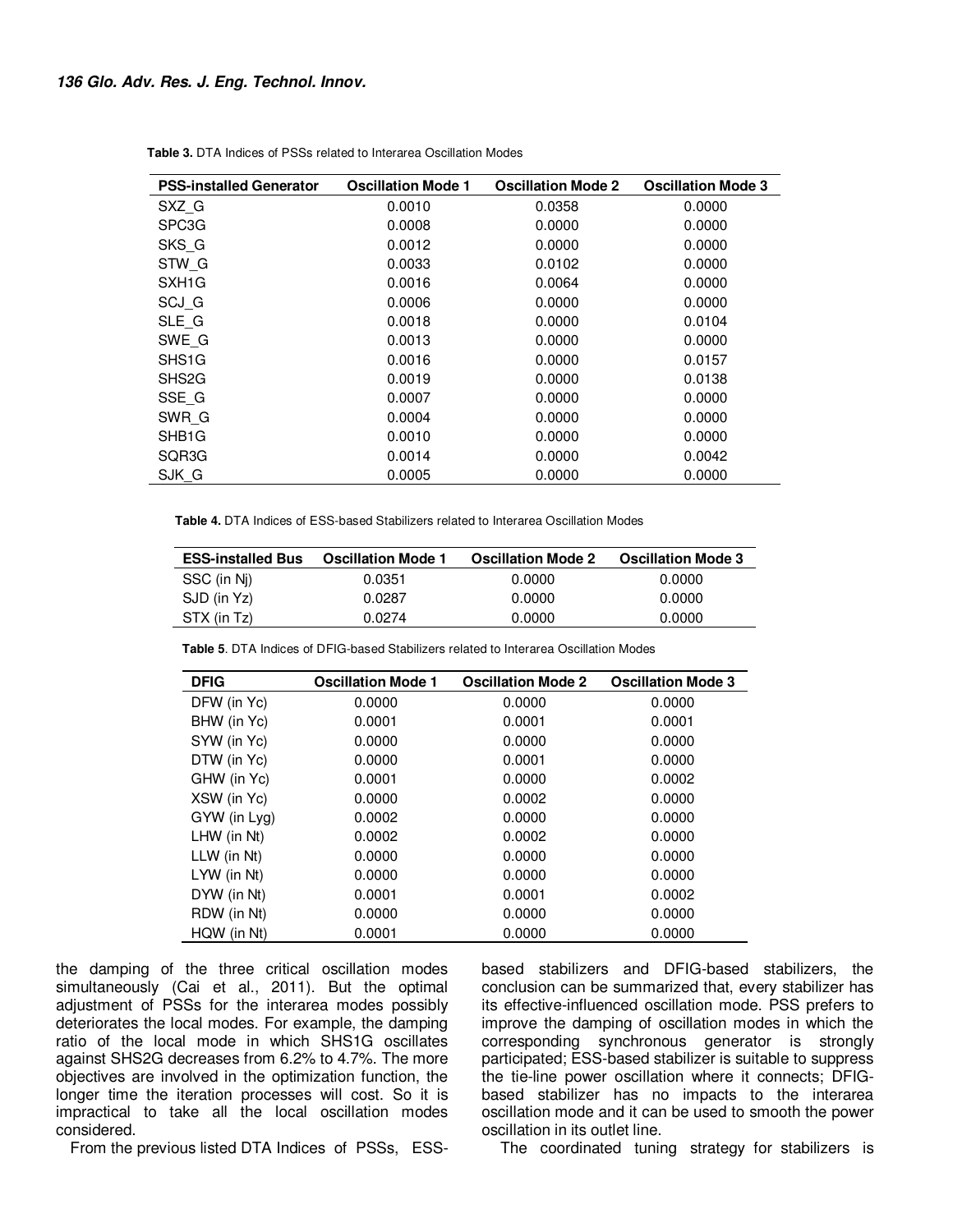proposed based on the conclusion obtained from DTA Indices.

Step 1: The weak-damped or unstable interarea oscillation modes in which few synchronous generators are strongly participated are sorted out. The control gains of PSSs with high DTA Indices related to the corresponding interarea modes are tuned, also considering their dominantly-involved local modes. While the number of adjusted PSSs is limited, it is practical to take care of their close-relevant interarea and local modes. The adjusted PSSs have slightly impacts to the rest oscillation modes.

Step 2: After the adjustment of PSSs, ESS-based stabilizer is employed to improve the damping of the interarea oscillation modes, in which single PSS has small DTA Index and many PSSs need to be coordinately regulated. ESS-based stabilizer is connected to the corresponding tie-line and directly regulates the active power oscillation in the transmission line. While ESS-based stabilizer has ignored impacts to the other modes, it can be installed and adjusted for the target oscillation mode independently.

Step 3: After the previous 2 steps, the damping ratios of all interarea and local oscillation modes have been increased beyond the target value. DFIG-based stabilizer can be simply tuned to smooth its output power in light of its neglected impact to the interarea and local oscillation modes.

The proposed stabilizer-tuning strategy is demonstrated and verified by the simulations and eigenvalue calculations in the next section.

#### **Simulations and eigenvaule calculations**

#### **Peak Load Condition of Year 2012**

While the effectiveness of DTA Index has already been verified (Wang, 1999; Wang, 1998; Swift and Wang, 1997; Wang and Swift, 1998; Wang et al., 1998; Wang, 2000; Wang, 1999; Du et al., 2009; Li et al., 2011; Wang et al., 1997; Wang et al., 1997) in this section, simulations and eigenvalue calculations are employed to demonstrate and verify the effectiveness of the proposed stabilizer-tuning strategy. A three-phase short circuit disturbance happens in 500kV Bus SHF from 0.5s and lasts for 0.2s.

Artificial Fish Swarm Algorithm (AFSA), which is the modern control theory and widely used to solve the optimization function, is induced to coordinately adjust the parameters of PSSs. The simulations are compared by using proposed strategy and AFSA respectively to improve damping ratios of these three interarea oscillation modes.

Adjusted stabilizers: Using the proposed method, the control gains of PSSs installed in SXZ\_G and SHS1G,

SHS2G are adjusted to increase the damping of Mode 2 and Mode 3 respectively. An extra ESS with 100MW capacity is installed in SSC (in Nj). The stabilizer is designed and attached to ESS (Du et al., 2009; Li et al., 2011;Du et al., 2011). But according to AFSA, all the parameters of PSSs in the system need to be adjusted.

Time cost: Using the proposed method, time is mainly cost in DTA Index calculation. This work is done only once under certain load flow condition. With DTA Index, the solution to maintain power system dynamic stability can be proposed. But according to AFSA, eigenvalue calculation should be done in every iteration process. The construction of the linear matrix for such huge system is complicated and time-cost. Normally 15-20 iterations are needed to get the optimal parameters.

Economic cost: Using the proposed method, an extra ESS is needed. ESS could be large-scale battery storage, pump storage or super-capacitor. When the support is asked by the system operator, ESS can be grid-connected and suppress the oscillations via exchanging active power with the grid. Although no extra equipment is asked according to AFSA, the order sent by system operator may be rejected by the generation side, while PSS adjustment benefited to the interarea oscillation modes has the possibility to deteriorate the oscillations among the local generators.

Effects to the interarea oscillation modes: Table VI shows the comparisons of eigenvalues related to the three interarea oscillation modes by using the proposed tuning strategy and AFSA.

From Table VI, it can be seen that, using the proposed strategy, the same effect to Mode 1 can be achieved as with AFSA.

Because weight factors are utilized to classify the priorities of different optimization objectives in AFSA, the tuning of PSSs is mainly to increase the damping ratio of Mode 1 which is more critical to maintain power safety transmission between northern and southern parts. The damping ratios of Mode 2 and Mode 3 with less-priorities do not have such significant increments as in Mode 1.

With proposed tuning strategy, selected PSSs are adjusted for Mode 2 and Mode 3 respectively. No interactions are induced by this adjustment of specified PSSs between each other. ESS-based stabilizer is installed and designed to improve the damping ratio of Mode 1, without leading to the eigenvalue-drift to the other two modes. While the three oscillation modes can be regulated independently, their damping ratios can be increased to the same satisfied values.

The time-domain simulations of three interarea oscillation modes are compared with proposed strategy and AFSA respectively in Figure 2-4.

(Case A: with initial parameters of stabilizers; Case B: Only control gain of the stabilizer in STW\_G adjusts to 15 times of the initial one. Case C: with the designed parameters of ESS-based stabilizer at Bus SSC based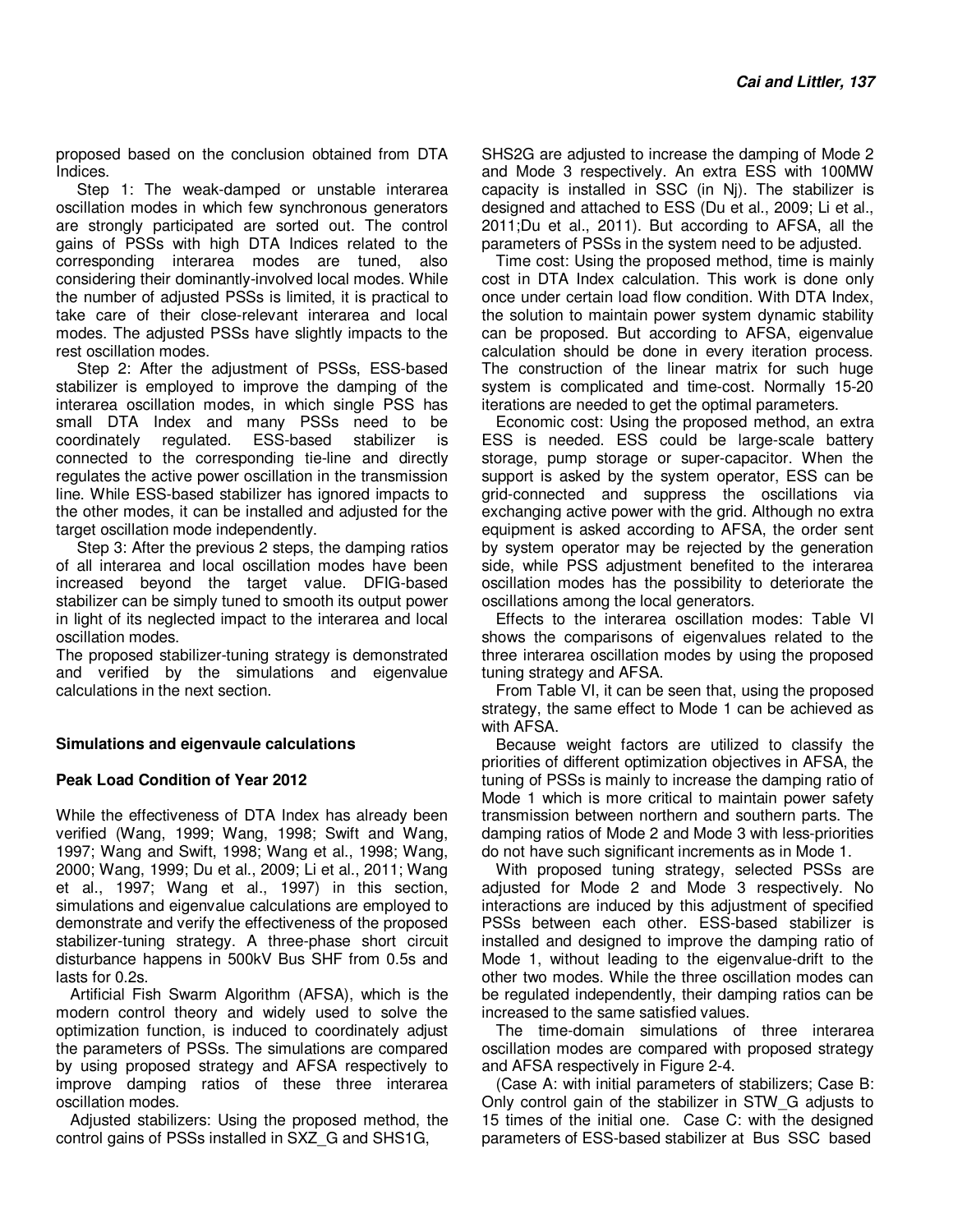| <b>Oscillation Mode</b>  |                | Mode 1 | Mode 2 | Mode 3 |
|--------------------------|----------------|--------|--------|--------|
|                          | Frequency (Hz) | 0.8035 | 0.9994 | 0.8646 |
| <b>Initial Condition</b> | Damping Ratio  | 2.62%  | 3.47%  | 3.93%  |
|                          | Frequency (Hz) | 0.8257 | 1.0375 | 0.8871 |
| ProposedStrategy         | Damping Ratio  | 7.21%  | 7.13%  | 7.18%  |
|                          | Frequency (Hz) | 0.8112 | 1.0301 | 0.8799 |
| <b>AFSA</b>              | Damping Ratio  | 7.14%  | 6.02%  | 5.75%  |

**Table 6.** Comparisons of Eigenvalues







**Figure 3.** Comparison of the angle oscillation in Mode 2.



**Figure 4.** Comparison of the angle oscillation in Mode 3.

on proposed strategy. Case D: with the optimal parameters of PSSs obtained by AFSA.)

From Figure 2, it can be seen that, adjust the parameters of single PSS can not significantly increase the damping ratio of Mode 1. The proposed tuning strategy and AFSA are the effective methods to improve the damping in Mode 1.

(Case A: with initial parameters of stabilizers; Case B:

 Only control gain of the stabilizer in SXZ\_G adjusts to 8 times of the initial one based on proposed strategy. Case C: with the optimal parameters of PSSs obtained by AFSA.)

 (Case A: with initial parameters of stabilizers; Case B: Only control gain of the stabilizer in SHS1G and SHS2G adjusts to 11 times of the initial one based on proposed strategy. Case C: with the optimal parameters of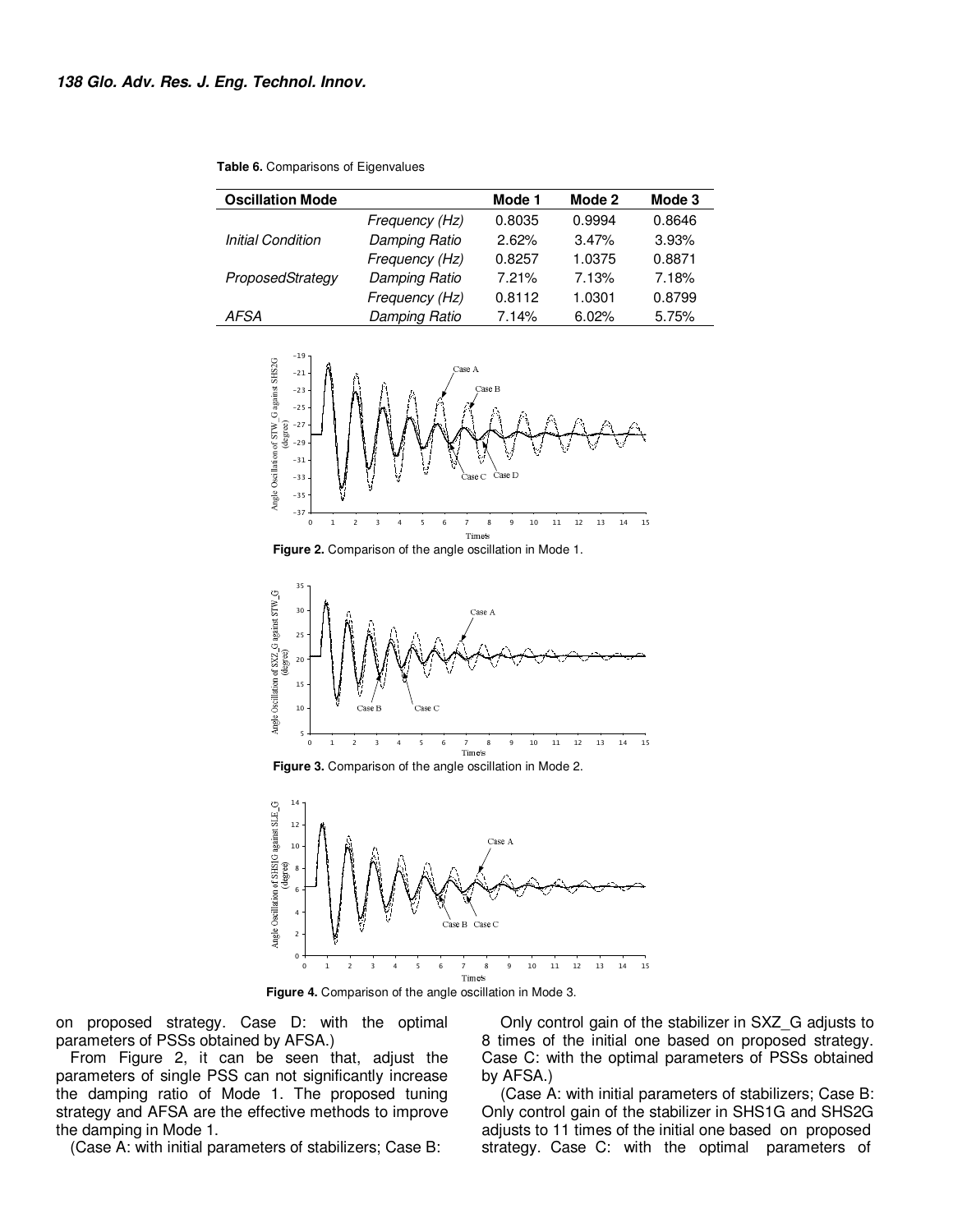PSSs obtained by AFSA.)

From Figure 3 and 4, it can be seen that, the proposed tuning strategy can be more effectively to improve the damping in Mode 2 and 3, because it adjusts Mode 1 and the two oscillation modes independently.

From the analysis of DTA Indices of DFIG-based stabilizers, they have ignored impacts to the interarea oscillation modes. The transfer function of the stabilizer shown in [25] is utilized with the given parameters. The power oscillations in the DFIG-connected lines are simulated. In Figure 5, GYW is set as an example.

From Figure 5, it can be seen that, with the stabilizer attached to DFIG, the power oscillation in the outlet line can be effectively suppressed.

Compared with AFSA, the three oscillation modes can be regulated independently with less-stabilizer adjustment, less time-cost, acceptable economic cost for ESS assignment in proposed stabilizer-tuning strategy. In this system, only the control gains of PSSs installed in SXZ\_G and SHS1G, SHS2G are adjusted for Mode 2 and Mode 3 respectively. Extra stabilizer is designed and attached to ESS in Bus SSC for Mode 1.

The effectiveness of the proposed strategy based on the obtained DTA Index is demonstrated and verified by the simulations and eigenvalue calculations. The damping ratios of three weak-damped interarea oscillation modes are all significant increased, without inducing eigenvalue-drift to the rest modes.

#### **Peak load condition of year 2015**

The planning system construction in 2015 mainly inherits that in 2012. Two more 1000kV-level double-loop AC transmission lines from Tz to Nj and Sz respectively are put into operation to connect the northern and southern parts of the system. The capacity of the electricity generation is increased, of which the penetration of wind farms also rises, to meet the growing demand of load consumptions. The system is simplified to with 56 equivalent SGs, of which 33 PSSs are installed, and 14 equivalent DFIGs. Although dynamic stability of the system is much improved with the help of the more connection lines and PSSs in service, there still exists some weak-damped interarea oscillation modes listed in Table VII. DTA Indices of the oscillation modes are obtained.

Mode 1 is related to the oscillations between northern and southern parts. The equivalent SXZ\_G, SKS\_G (IN XZ), STW\_G, STS\_G, SXH1G (IN LYG) AND SCJ\_G (IN YC) oscillate against SLE\_G (IN WX), SHS1G, SHS2G, SSC\_G, SJC\_G, SHX\_G (IN SZ), SQR3G (IN CZ), AND SJK\_G (IN ZJ). The listed equivalent sgs are all with psss installed. According to calculated results, DTA indices of participated generators are relatively small. The highest dta index of sxz\_g is 0.0026. But DTA- indices of ess-based stabilizers

installed in BUS SSC, SJD and STX can be calculated AS 0.0298, 0.0265 AND 0.0135 respectively.

Mode 2 is related to the oscillations between Xz and Lyg. The equivalent SXZ\_G (in Xz) oscillates against STW G, SXH1G (in Lyg). DTA Indices of SXZ G, STW G and SXH1G can be got as 0.0425, 0.0301 and 0.0198 respectively.

The weak-damped oscillations between Sz and Wx, Cz have been suppressed with the support of new PSSs in service. The damping ratio has been increased to 6.78% and will not analysis in this section.

The damping of the weak-damped oscillation modes can be improved according to the proposed strategy. The control gain of PSS installed in SXZ\_G magnifies to 8 times of its initial value and extra ESS-based stabilizer designed and installed in Bus SSC. The eigenvalues with the adjusted stabilizers are listed in Table VIII.

The simulations are done under the same three phase short circuit disturbance.

From Figure 6 and 7, it can be seen that, according to the proposed stabilizer-tuning strategy, only the control gain adjustment of single PSS and extra ESS-based stabilizer installed can effectively suppress the two interarea oscillations.

DFIG-based stabilizer can be utilized to smooth the output power oscillation in its outlet line. In Figure 8, GYW is set as an example.

(Case A: with initial parameters of stabilizers; Case B: with the designed parameters of ESS-based stabilizer at Bus SSC based on proposed strategy.)

 (Case A: with initial parameters of stabilizers; Case B: Only control gain of the stabilizer in SXZ\_G adjusts to 8 times of the initial one based on proposed strategy.)

The dynamic stability of the system under the peak load condition in Year 2015 can be maintained according to the stabilizer-tuning proposed strategy.

#### **CONCLUSIONS**

In a large-scale multi-regional interconnected power grid with bulk power transmitted over long distances, interarea low-frequency oscillation is usually a problem. This paper describes a comprehensive small-signal analysis for a real Chinese provincial power grid in Year 2012 and explores the hierarchical control strategy for both PSS controls and ESS-based stabilizers by means of coordinated parameter adjustment based on DTA Index. The target is to restrain power grid interarea oscillations in Year 2012.

From the calculated DTA Index, the conclusion can be obtained: ESS-based stabilizer is suitable to suppress the tie-line power oscillation where it connects; PSS prefers to improve the damping of oscillation modes in which the corresponding synchronous generator is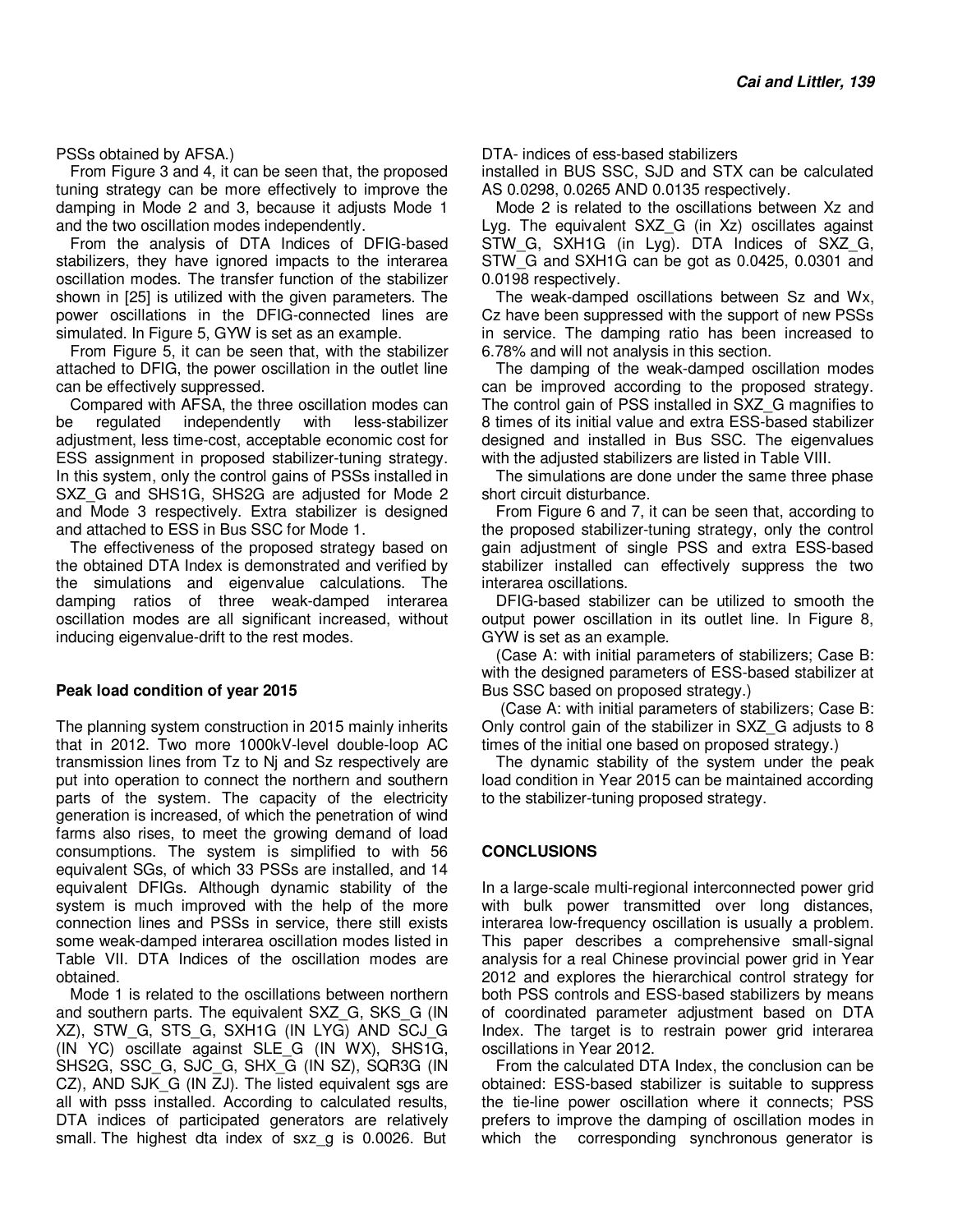

**Figure 5**. Comparison of the power oscillation in Line SGY-SGH.

**Table 7**. Information on weak-damped interarea modes

|        | Interarea Mode Frequency (Hz) | Damping ratio |
|--------|-------------------------------|---------------|
| Mode 1 | 0.8674                        | 5.19%         |
| Mode 2 | 1.0362                        | 4.67%         |

**Table 8.** Comparisons of Eigenvalues

| <b>Oscillation Mode</b>  |                | Mode 1   | Mode 2 |
|--------------------------|----------------|----------|--------|
|                          | Frequency (Hz) | 0.8674   | 1.0362 |
| <b>Initial Condition</b> | Damping Ratio  | $5.22\%$ | 4.74%  |
|                          | Frequency (Hz) | 0.8712   | 1.0415 |
| <b>Proposed Strategy</b> | Damping Ratio  | 8.74%    | 8.59%  |



**Figure 6**. Comparison of the angle oscillation in Mode 1.



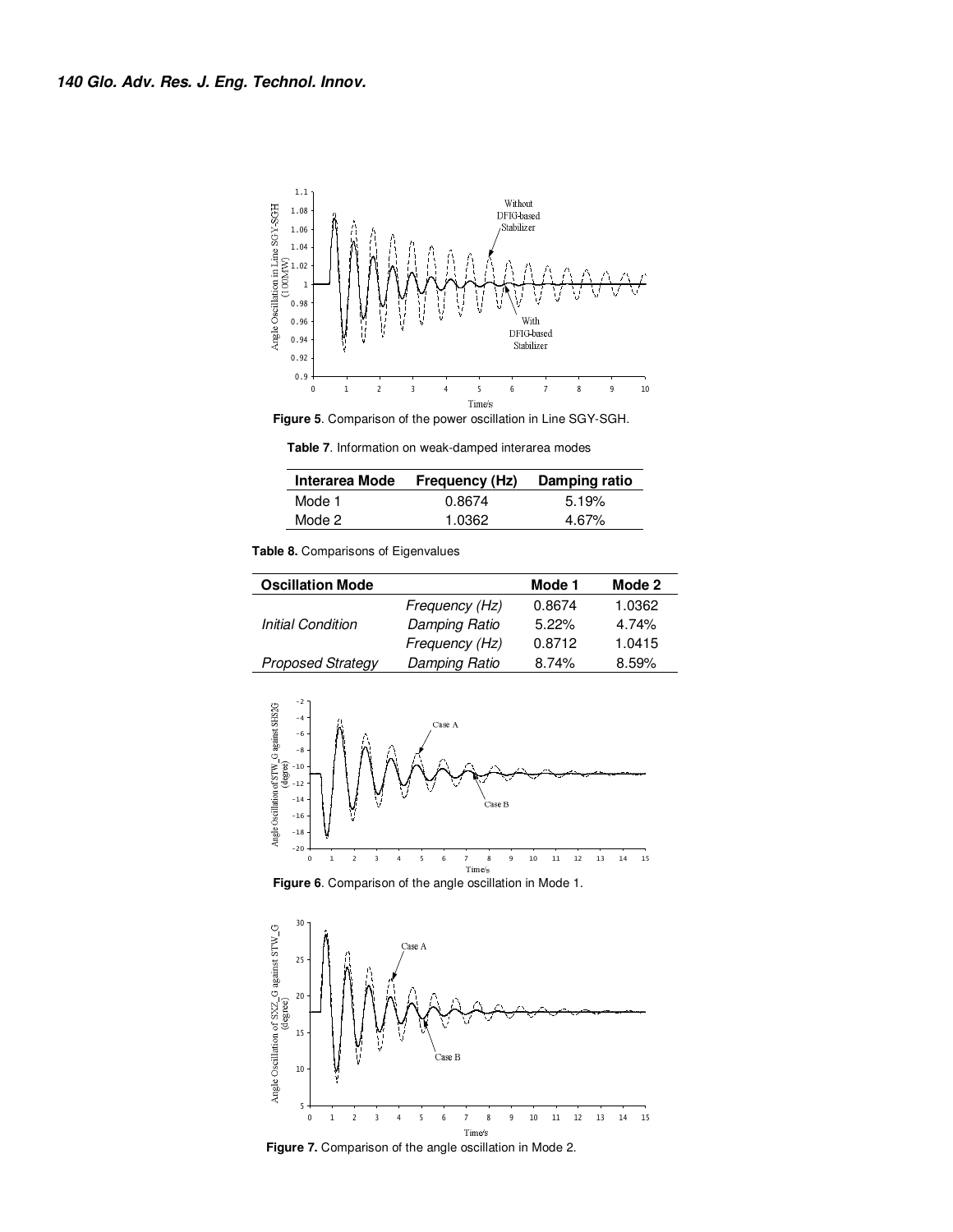

**Figure 8.** Comparison of the power oscillation in Line SGY-SGH.

strongly participated; DFIG-based stabilizer is better to smooth the output power oscillation in its outlet line. With the proposed strategy, only a few stabilizers need to be tuned and all interarea oscillations can be suppressed within acceptable time. The effectiveness of this method is demonstrated and verified by the simulations and eigenvalue calculations obtained in Year 2012 and utilized in Year 2015 power grid.

The operating performances of PSS and ESS-based stabilizer can be used to improve the damping of target interarea oscillations. The proper coordination of ESSbased stabilizers and PSSs can maximize the damping of interarea oscillations in large-scale power grid independently. The output power oscillations of DFIGs can be maintained by DFIG-based stabilizers.

#### **ACKNOWLEDGMENT**

The authors would like to acknowledge the support of the EPSRC UK-China joint research consortium (EP/F061242/1), the science bridge award (EP/G042594/1), Jiangsu Power Company, China and the Queen's University of Belfast, UK.

#### **REFERENCES**

- Bu SQ, Du W, Wang HF, Chen Z, Xiao LY, Li HF (2011). "A Novel Control Strategy for the Doubly Fed Induction Generators to Improve Grid Fault Ride-Through Capability", IEEE PES ISGT EUROPE 2011, Manchester UK, December 2011.
- Cai H, Du W, Wang HF, Li HF (2011). 'Applying the Artificial Fish Swarm Algorithm for the Co-ordinated Design of PSSs in a Real Large-scale Power System', The 2nd ISGT Innovative Smart Grid Technologies Conference, Europe 2011, Manchester, UK.
- Cai LJ, Erlich I (2005). "Simultaneous Coordinated Tuning of PSS and FACTS Damping Controllers in Large Power Systems", IEEE Transactions on Power Systems. 20(1):294-300.
- Du W, Li HF, Cao J, Wang HF, Xiao YX (2011). "Design of an energy storage system in a multi-machine power system", IET Conference on Renewable Power Generation (RPG 2011), pp1-6.
- Du W, Wang HF, Dunn R (2009). "Power System Oscillation Stability and Control by FACTS and ESS- A Survey", International

Conference on Sustainable Power Generation and Supply, 2009, SUPERGEN '09, pp1-13, 2009.

- Du W, Wang HF, Xiao LY, Dunn R (2009). "Phillips-Heffron model of power sysems installed with energy storage systems (ESS)", Proceedings of the 44th International Universities Power Engineering Conference (UPEC), pp1-5
- Gibbard MJ, Vowles DJ, Pourbeik P (2000). "Interactions between, and effectiveness of, power system stabilizers and FACTS device stabilizers in multi-machine system", IEEE Transactions on Power Systems.15(2):748-755.
- Hughes FM, Anaya-Lara O, Jenkins N, Strbac G (2005) "Control of DFIG-Based Wind Generation for Power Network Support", IEEE Transactions on Power Systems, Vol. 20, No. 4, pp1958-1966, November 2005.
- Hughes FM, Anaya-Lara O, Jenkins N, Strbac G (2006). "A Power System Stabilizer for DFIG-Based Wind Generation", IEEE Transaction on Power Systems. 21(2):763-772.
- Knueppel T, Nielsen JN, Jensen KH, Dixon A, Oestergaard J (2012). "Small-signal stability of wind power system with full-load converter interfaced wind turbines", IET Renewable Power Generation. 6(2):79-91, 2012.
- Kundur P (1994). Power System Stability and Control, The EPRI Power System Engineering Series, McGraw-Hill, 1994.
- Li HF, Du W, Wang HF, Xiao YX (2011). "Damping torque analysis of energy storage system control in a multi-mahcine power system", 2nd IEEE PES International Conference and Exhibition on Innovative Smart Grid Technologies (ISGT Europe). 1-8
- Mao XM, Zhang Y, Guan L, Wu XC (2006). "Coordinated Control of Interarea Oscillation in the China Southern Power Grid", IEEE Transaction on Power Systems. 21(2):845-852.
- Ni YX, Chen SS, Zhang BL (2002). Power System Dynamic Theory and Analysis, Tsinghua University Press, 2002 (in Chinese).
- Pourbeik P, Gibbard MJ (1996). "Damping and synchronizing torques induced on generators by FACTS stabilizers in multi-machine power system", IEEE Transaction on Power Systems. 11(4):1920-1925
- Rogers G (1996), "Demystifying Power System Oscillation" Computer Application in Power, IEEE. 9(3):30-35.
- Rogers G (2000), Power System Oscillation, Kluwer Academic Publishers, 2000.
- Swift FJ, Wang HF (1997). "The connection between modal analysis and electric torque analysis in the studying the oscillation stability of multi-machine power systems" Electrical Power & Energy Systems.19(5):321-330
- Tang Y, Bu GQ, Yin YH, Hou JX, Tao XH, Song XL (2007). Manuel about PSD-BPA dynamic stability analysis Software, China Electrical Power Research Institute, March 2007 (in Chinese).
- Wang HF (1998), "The connections among the electric torque, residue, sensitivity, participation and partial multi-modal decomposition" '98, UKACC International Conference on Control, Conf. Publ. no.455, Sep. 1998.
- Wang HF (1999),"Selection of Robust Installing Locations and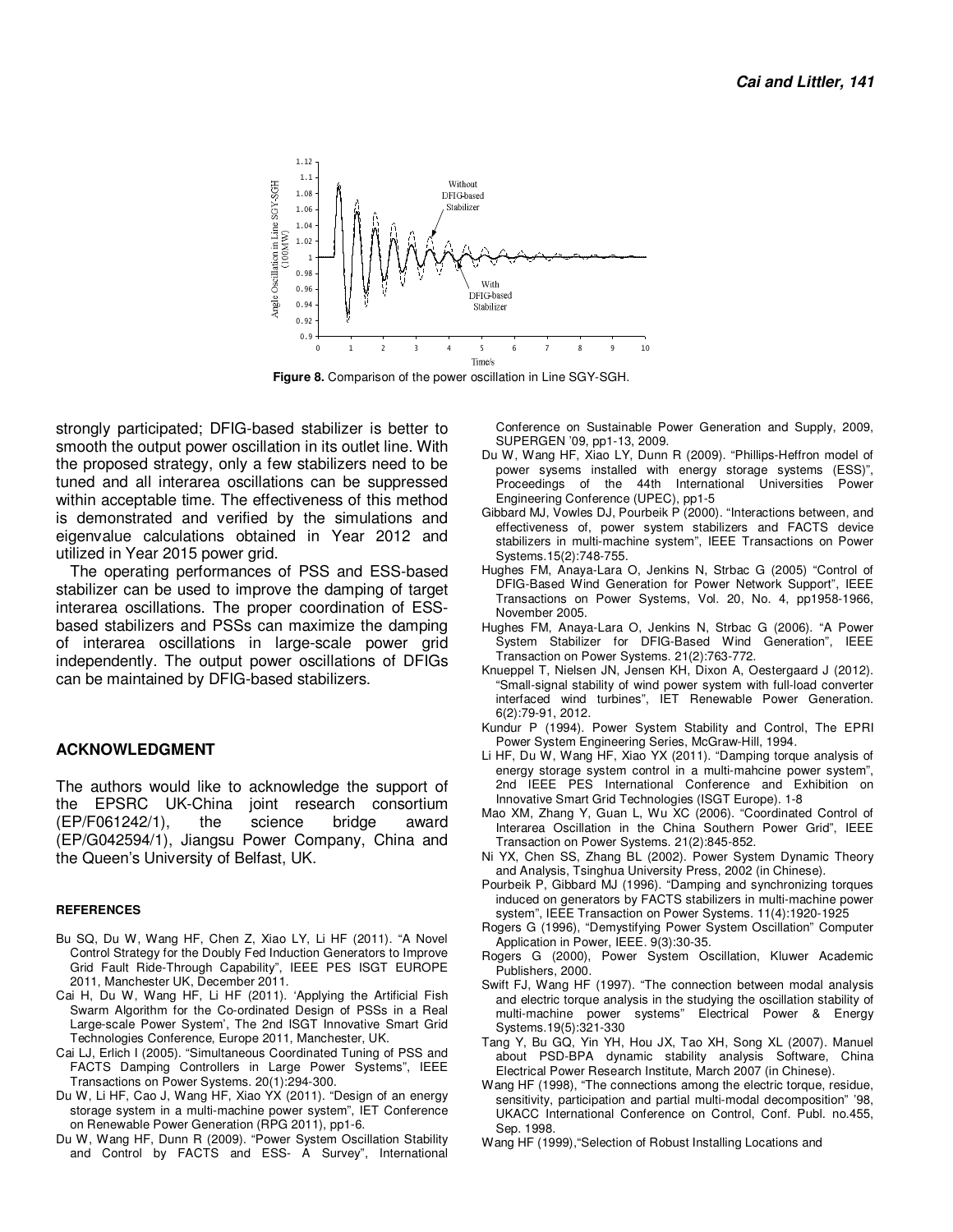Feedback Signals of FACTS-based Stabilizers in Multi-machine Power Systems" IEEE Transactions on Power Systems. 14(2):569-574.

- Wang HF (1999). "Phillps-Heffron model of power systems installed with STATCOM and applications", IEE Proc. Part C. 146(5):521-527.
- Wang HF (2000). "A unified model for the analysis of FACTS devices in damping power system oscillations part III: unified power flow controller", IEEE Trans. Power Delivery, vol. 15(3):978-983.
- Wang HF, Li M, Swift FJ (1997). "FACTS-based stabilizer designed by the phase compensation method. I. Single-machine infinite-bus power systems. II. Multi-machine power systems", Fourth International Conference on APSCOM-97, 2:638-649
- Wang HF, Swift FJ (1998). "Multiple stabilizer setting in multi-machine power systems by the phase compensation method", Int. J. of Electrical Power and Energy Systems. 20(4):241-246.
- Wang HF, Swift FJ, Li M (1997). "Indices for selecting the best location of PSSs or FACTS-based stabilizers in multimachine power systems: A comparative study" IEE Proceedings Generation, Transmission and Distribution. 144(2):155-159
- Wang HF, Swift FJ, Li M (1998). "A unified model for the analysis of FACTS devices in damping power system oscillations part II: multimachine power system", IEEE Transactions on Power Delivery. 13(4):1355-1362.
- Wang XF, Fang ZL, Du ZC (2003). Modern Power System Analysis, Science Press 2003 (in Chinese).